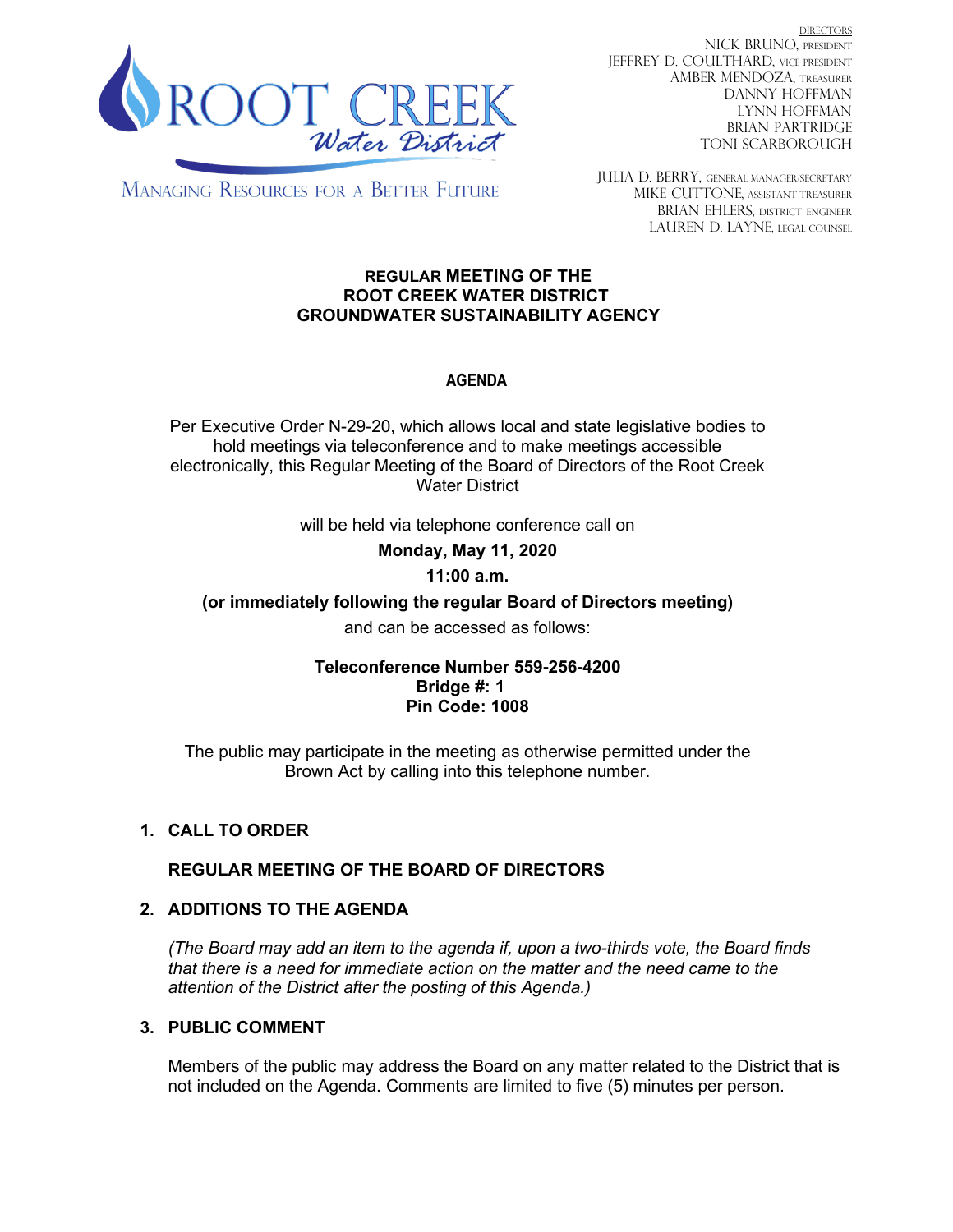## **4. POTENTIAL CONFLICT(S) OF INTEREST**

*(Any Board member who has a potential conflict of interest may now identify the item and recuse himself or herself from discussing and voting on the matter.)*

- 5. **APPROVAL OF GSA MEETING MINUTES** Review and take action to approve minutes
	- a. RCWD GSA Minutes from March 9, 2020

#### **6. CORRESPONDENCE**

*(Members of the Board or Staff may provide comment on any timely matter related to the District that is not included on the agenda.)*

#### **7. STAFF REPORT**

- a. General Manager
	- i. Madera Subbasin Status Update
		- 1. Mediation costs incurred
		- 2. Madera Subbasin participation costs incurred
		- 3. Other Items as needed
- b. District Engineer
	- i. Spring Groundwater Levels
	- ii. Other Items as needed

### **8. ADJOURN**

. Items on the Agenda may be taken in any order.

▪ Action may be taken on any item listed on the Agenda.

▪ Writings relating to open session Agenda items that are distributed to members of the Board of Directors will be available for inspection at the District office, excluding writings that are not public records or are exempt from disclosure under the California Public Records Acts.

▪ ACCOMMODATIONS FOR PERSONS WITH DISABILITIES

A person with a qualifying disability under the Americans With Disabilities Act of 1990 may request the District to provide a disability-related modification or accommodation in order to participate in any public meeting of the District. Such assistance includes appropriate alternative formats for the agendas and agenda packets used for any public meetings of the District. Requests for such assistance and for agendas and agenda packets shall be made in person, by telephone, or by written correspondence to the District at (559) 970-8778 or P.O. Box 27950, Fresno, California 93729, at least 48 hours before a District meeting.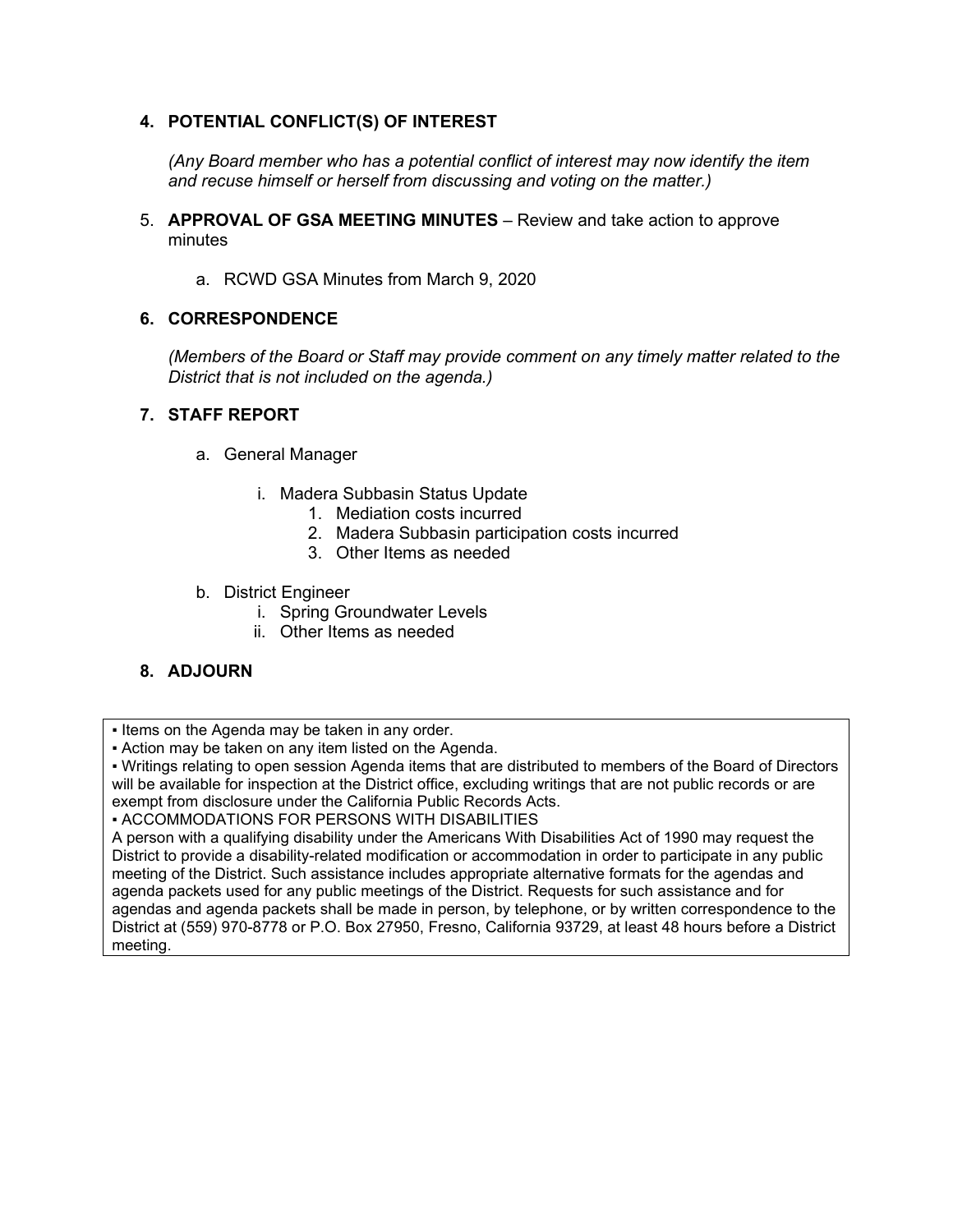

DIRECTORS NICK BRUNO, PRESIDENT JEFFREY D. COULTHARD, Vice President AMBER MENDOZA, TREASURER DANNY HOFFMAN LYNN HOFFMAN BRIAN PARTRIDGE TONI SCARBOROUGH

**MANAGING RESOURCES FOR A BETTER FUTURE** 

JULIA D. BERRY, GENERAL MANAGER/secretary MIKE CUTTONE, Assistant treasurer BRIAN EHLERS, DISTRICT ENGINEER LAUREN D. LAYNE, LEGAL COUNSEL

**Minutes of the Meeting of the Board of Directors Root Creek Water District Groundwater Sustainability Agency (GSA) held on March 9, 2020**

# **1. Call to Order:**

The regular meeting for the Root Creek Water District GSA was called to order at 11:41 a.m. at the Lodge at Riverstone by President Nick Bruno. Board members present were Nick Bruno, Lynn Hoffman, Dan Hoffman, Amber Mendoza, Brian Partridge, and Dan Hoffman. Board members absent: Jeff Coulthard and Toni Scarborough. Members of the public included Lauren Layne, Brian Ehlers, Al Solis, Shay Bakman, and Jessica Johnson.

- **2. Additions to the Agenda:** There were no additions made to the agenda.
- **3. Public Comment:** There was no public comment
- **4. Potential Conflicts of Interests:** There were no conflicts identified.

# **5. Approval of GSA Meeting Minutes:**

Director Partridge made a motion to approve the minutes from the February 10, 2020, board meeting, seconded by Director L. Hoffman. The motion carried unanimously.

# **6. Correspondence:**

There was no correspondence to report.

# **7. Staff Report**

### a. **Madera Subbasin**

Legal counsel provided the Board with an update on where we are at in the SGMA process and coordinating with the SWRCB, due to the Coordination Agreement not being fully executed. There are also still ongoing coordination meetings among the subbasin GSAs.